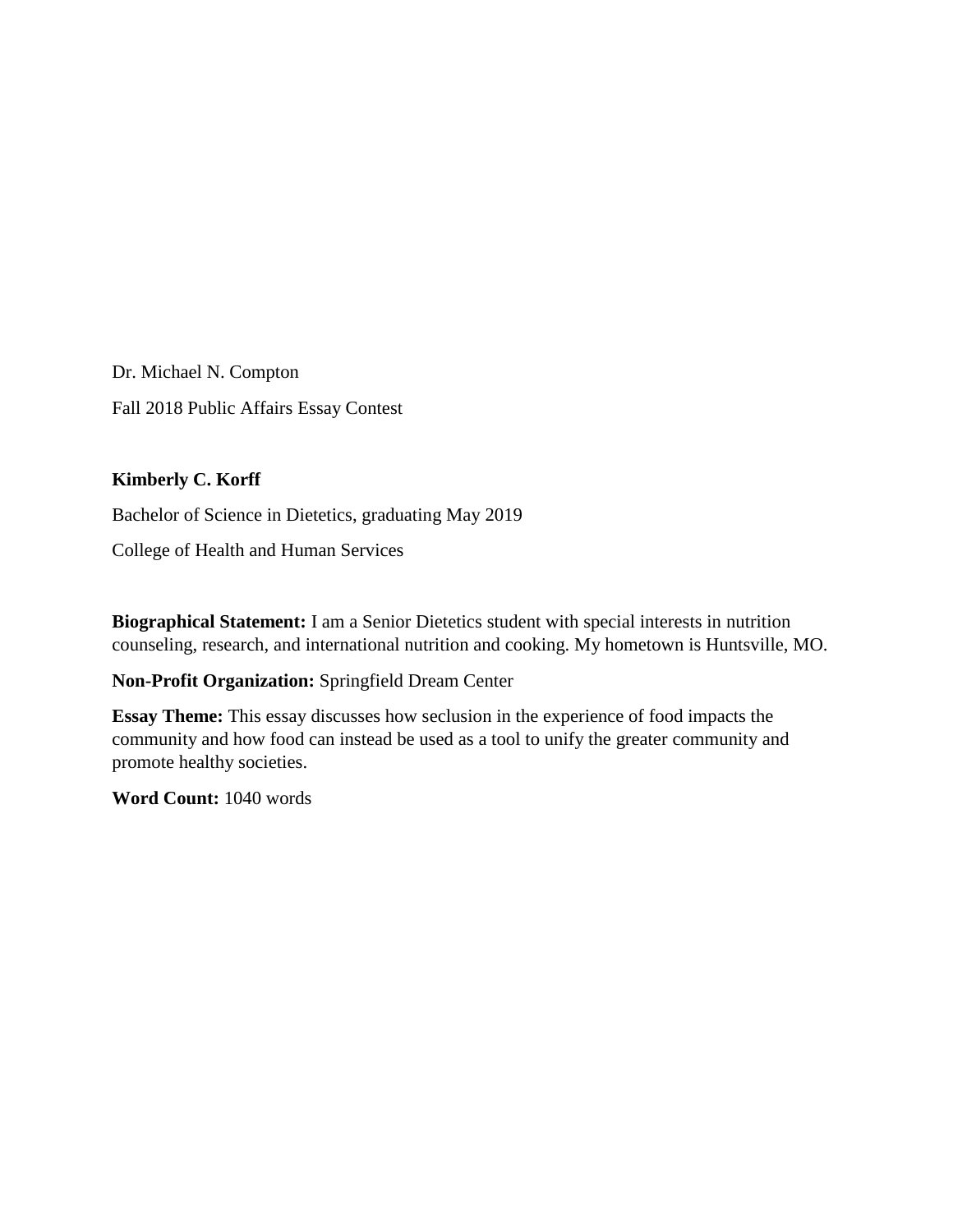### The Power of Food in Social Unification

Sharing a meal is a simple but intimate experience. Preparing food requires a great deal of thoughtfulness, caring, and consideration for the needs of those being fed. In food cultures across the world, the first step of friendship is an invitation to have dinner in one's home. Across the table, a sense of oneness is created. It is how people begin to form trust, where strangers become friends, and how differences can be understood and reconciled. Today's America is effectively fed by several fast-paced food giants providing access to cheap, convenient, and tasty products for people of all socioeconomic classes. Emphasizing inexpensive, efficient eating has altered when, where, and how we socially connect. Could the simple act of eating be a significant piece of connecting as a family, a culture, and a community?

Every culture uses food as a method of self-expression, to celebrate important events, to establish camaraderie between strangers, and to experience the pleasure of eating and satisfying the needs of the body. In East Asian countries, a few dishes are shared between three or four friends, each person placing a few pieces of food at a time in their own rice bowl. This requires that extra attention be given to how much each person eats, so no one goes hungry. Food is eaten at a steady pace so slower eaters do not feel rushed, and friends continually offer food to others.

In American food culture, where it is often considered cheaper and more time-efficient to eat outside the home, it is more practical and acceptable to eat alone. Many have accepted the concept that food should be shared mostly for special occasions, because sit-down restaurants or home-cooked meals require more time and expense. An estimated 20% of meals in the U.S. will be consumed in a person's car, and few families share even two or three meals per week (Stanford University). Though Americans lead in production and consumption of fast and processed foods, allowing us to allocate more time and energy to succeed in work and play, perhaps what we have unknowingly sacrificed has more impact on our culture than we can guess.

2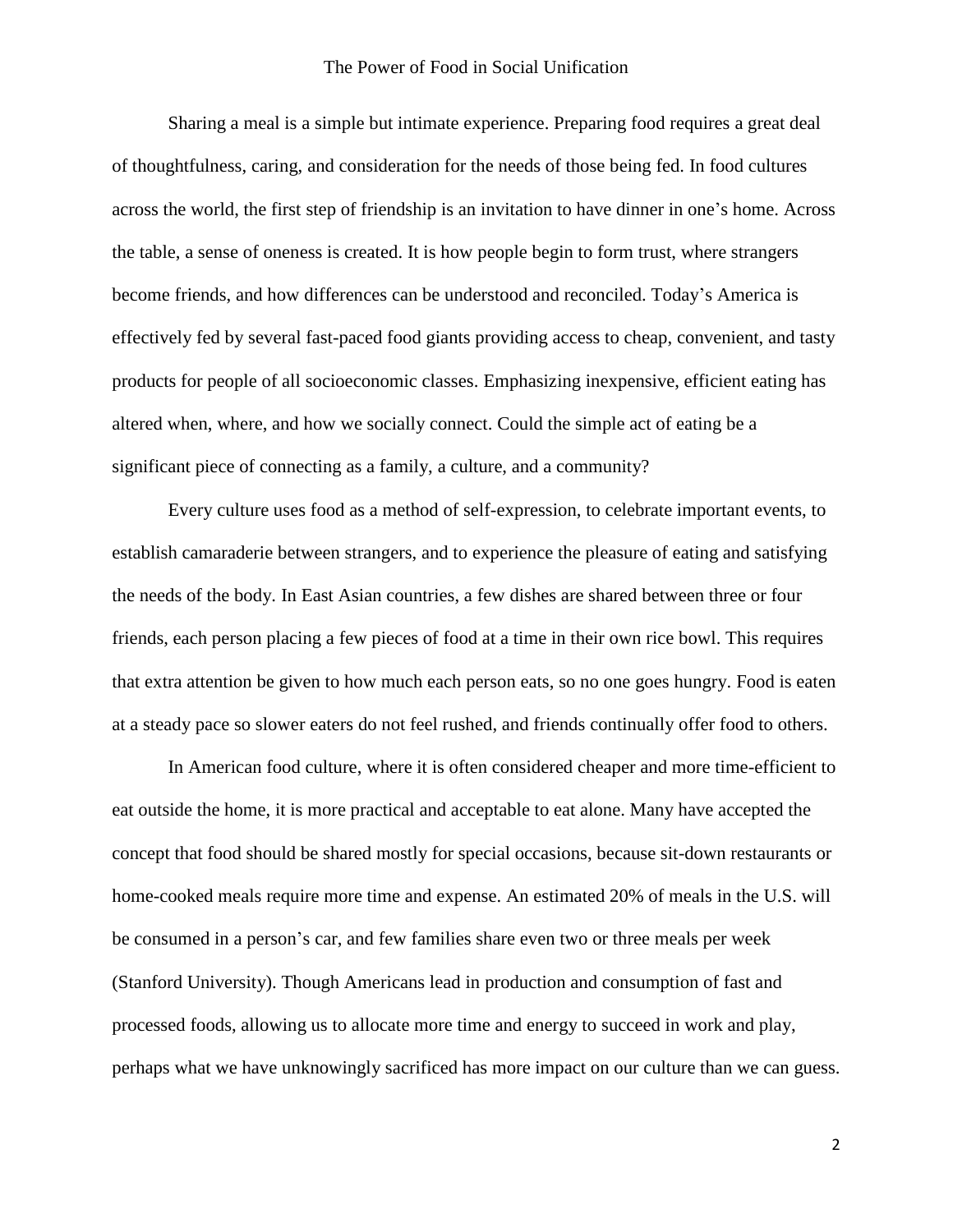#### The Power of Food in Social Unification

Teens who do not regularly share meals with parents are more likely to skip school, have overweight status, and have lower performance in academics (The Atlantic). With the disturbing, persistently increasing rates of youth obesity in the U.S., this correlation should not go unnoticed. We all understand that *what* we eat matters, but it is time we also consider the importance of the *how.*

Shared meals are an opportune time to grow parent-child relationships, instill values and feelings of love, and share difficulties and successes. They create space for honest emotional conversation among family, friends, and even strangers. Samuel Chamberlain was quoted as saying, "The gentle art of gastronomy is a friendly one. It hurdles the language barrier, makes friends among civilized people, and warms the heart." Research agrees–experts suggest eating with others lowers perception of difference in sex, race, and social status (The Atlantic). Consider how one's view of foreign policy could change upon having lunch with an immigrant.

Sharing the food experience not only positively boosts our social connection but our physical health as well. Cooking in the home allows for more control over what goes into food and how much food is given. Decreasing processed foods tends to decrease excess calories and refined sugars. Having parents oversee the food experience also promotes in children a healthier body concept and relationship with food (Neumark-Sztainer 2008). Imagine how much healthier a young girl's understanding of her body would be if, rather than gathering information from model magazines and reality TV shows, she spent an hour listening to her mother's teenage experiences as the two made a hearty and healthy dinner together.

The question to be addressed by the individual is, how will I choose to use food? Food was never meant to be an isolated experience. Every person must eat, and sharing the eating experience subtly reminds us of the similarities we share. It is arguably one of our greatest tools

3